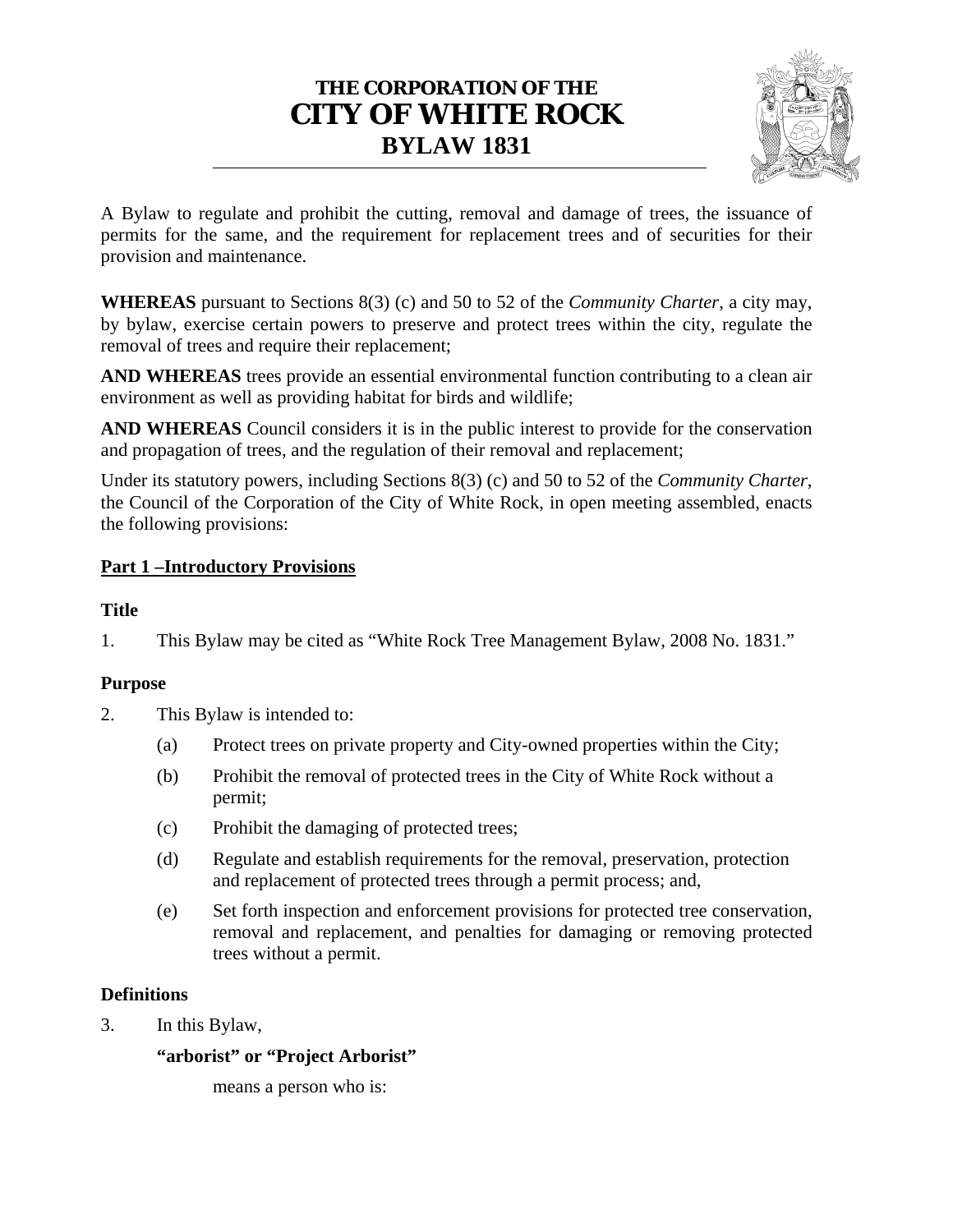- (a) a Certified Arborist by the International Society of Arboriculture, or a Certified Tree Risk Assessor (TRAQ); or,
- (b) a Registered member of the Association of BC Forest Professionals with a specialization in urban forestry.

# **"caliper"**

 means the trunk size of a deciduous replacement tree, measured at 15 cm above the ground at the base of the tree.

#### **"City"**

means the Corporation of the City of White Rock.

### **"City Arborist"**

means a person retained and / or designated by the City as the City's arborist.

### **"City-Owned Properties"**

means all properties owned by the City of White Rock, plus all road rights-ofway and dedications under jurisdiction of the City of White Rock.

### **"coordinated site development plan (CSDP)"**

means a site development plan for a proposed project that has been coordinated with all project consultants and reviewed, approved and signed by the owner (or authorized agent), project Architect, Landscape Architect, Project Arborist, and Builder (the "Project Team"), where appropriate.

The CSDP must clearly identify all site works proposed within or immediately adjacent to the critical root zones of all protected trees, and clearly state when the project arborist is required to be on-site to supervise work. Site works to address include but are not limited to building location, excavation, site grading, site servicing, driveway location, sidewalks, retaining walls, and tree removals. Specific construction techniques must be outlined that will minimize potential impacts to protected trees, where appropriate.

#### **"Council"**

means the municipal Council of the Corporation of the City of White Rock.

#### **"critical root zone"**

means the area of land surrounding the trunk of a tree contained within a circle of radius equal to the DBH of the tree multiplied by 6, or one meter beyond the drip line of the tree, whichever is the greater distance.

#### **"cut"**

 means to cut down a tree and shall include to pull up, push or pull over or otherwise fall a tree.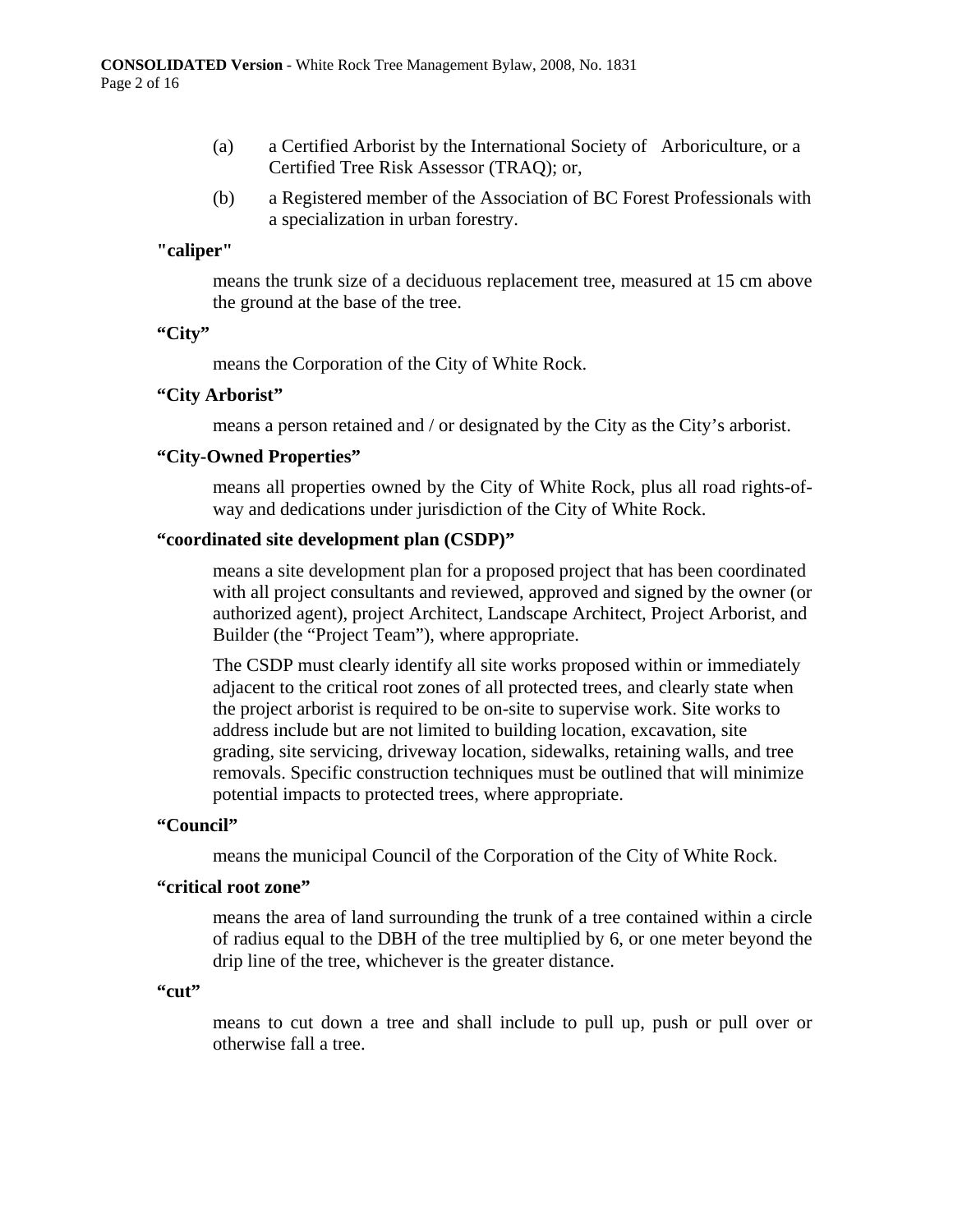# **"damage"**

means any action which will cause a tree to die or to decline, including, but not limited to: girdling, ringing, removing bark from a tree, dent, gouge, puncture or damage a tree trunk, poisoning, burning, undermining structural roots within the critical root zone, excessive pruning, excessive crown lifting, topping, or pruning in a manner not in accordance with the most recent edition of the "American National Standards Institute Publication A300" and the most recent edition of the companion publication "Best Management Practices – Tree Pruning", published by the International Society of Arboriculture.

# **"diameter at breast height" (DBH)**

 means the diameter of the trunk of a tree at 1.4 metres above the base of a tree. For multi-trunk trees, each trunk shall be measured 1.4 metres above the highest point of the natural grade of the ground measured from grade and the DBH of the tree shall equal the cumulative total of the three largest trunks.

# **"Director of Planning and Development Services"**

means the person appointed by Council as the Director of Planning and Development Services or the duly authorized designate.

# **"drip line"**

means a circle on the ground around the trunk of a tree, the radius of which is the distance between the outermost twigs of the tree and the centre point of the trunk, or its vertical extension.

# **"hazardous tree"**

means a tree identified in writing by a Certified Tree Risk Assessor as having significant structural defects and an extreme hazard risk which could lead to part or all of the tree falling and causing personal injury or significant property damage.

#### **"hedge"**

means four or more trees or shrubs 6 metres high or less, planted 1 metre or less apart, that forms a continuous, linear screen of vegetation that provides privacy, fencing, wind breaking, and/or boundary definition.

# **"heritage tree"**

means a tree that is of cultural or historical value to the City and that has been designated as a heritage tree.

### **"live crown ratio"**

means the height of the part of a tree with live branches divided by the total height of the tree.

#### **"lot"**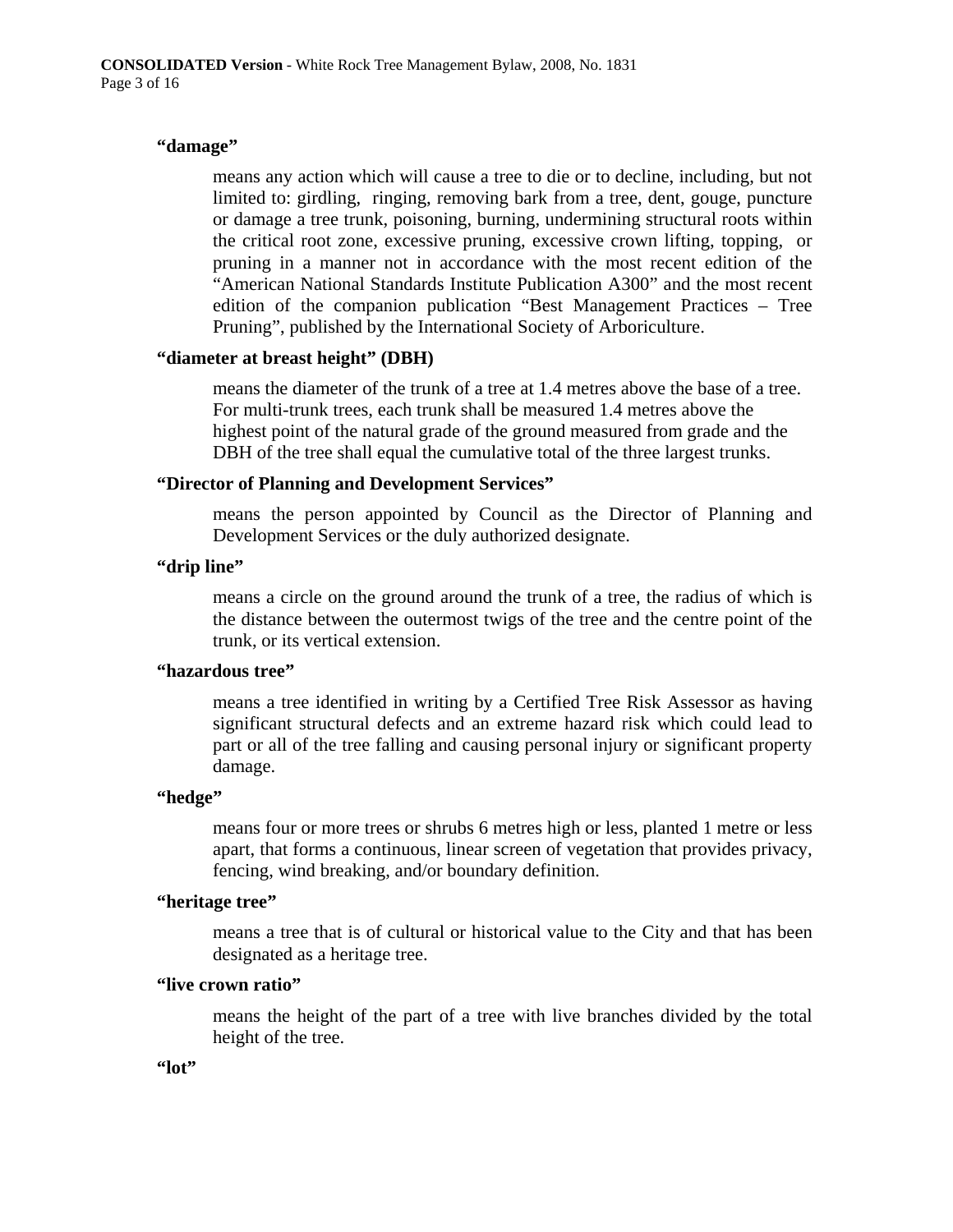means land designated as a separate and distinct parcel on a legally recorded subdivision plan or description filed in the records of the New Westminster Land Titles Office.

### **"lower value tree"**

means a protected tree with significant structural issues from past pruning or due to natural events, or a severely diseased protected tree with limited life expectancy, as determined at the sole discretion of the City. Fruit trees, alders, and cottonwoods also qualify as lower value trees.

### **"natural causes"**

means death or decline of a tree as a result of natural diseases, pests, climactic, hydrological and geotechnical conditions, inherent structural defects or ageing.

# **"Official Community Plan"**

 means the Official Community Plan of the City of White Rock, No. 2220, as may be amended or replaced from time to time.

# **"off-site tree"**

means a tree of any size planted either on the property line or on neighbouring properties.

### **"on-site tree"**

means a protected tree located within the boundary of the lot.

### **"owner"**

 means the registered owner in fee simple of a lot upon which a tree is located; or their authorized agent.

# **"protected tree"**

means a woody plant with roots and branches that has a trunk DBH of 30cm or greater, as well as:

- (a) a replacement tree of any size planted as a requirement of a tree management permit;
- (b) a tree, hedge, or shrub of any size on City-owned properties;
- (c) a tree with evidence of nesting or use by raptors as defined in the *Wildlife Act*, R.S.B.C. 1996, c. 488 or the nest of an eagle, peregrine falcon, gyrfalcon, osprey, heron or burrowing owl; or
- (d) an Arbutus (*Arbutus menziesii*), Garry Oak (*Quercus garryana*), or Pacific Dogwood (*Cornus nutalii*) of any size.

Invasive species (including holly trees) and hedges on private property are not considered protected trees.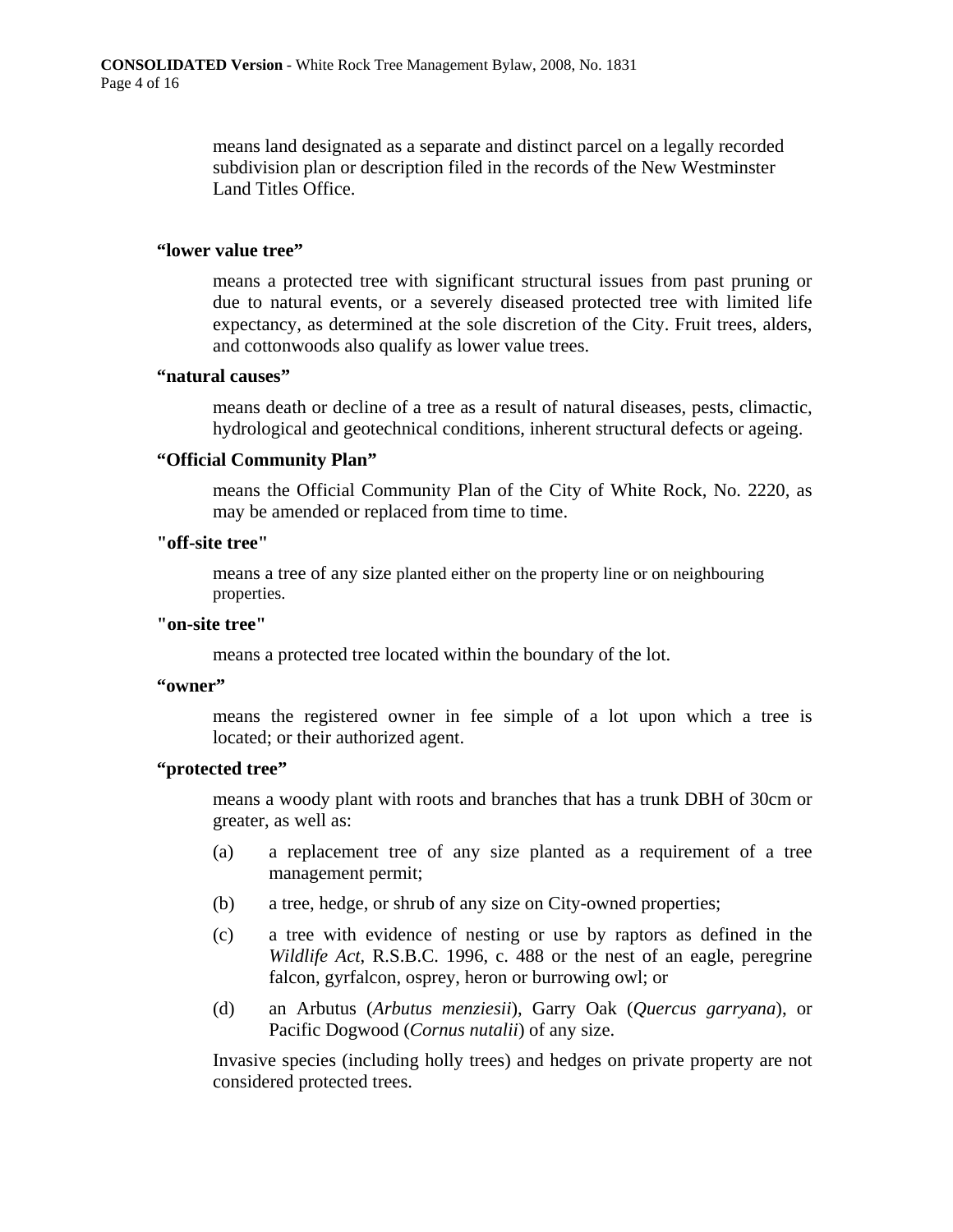### **"replacement tree"**

means a tree required in accordance with this Bylaw, to replace a tree cut, removed or damaged. Deciduous replacement trees must have a minimum caliper of 6cm, and coniferous replacement trees must be at least 3 metres in height. Hedges will not be considered as replacement trees.

#### **"remove"**

means to cut a tree and/or to remove it from the lot where it exists, or the elimination of any tree from its present location.

### **"structural root"**

means large, woody, tree roots that anchor and support the trunk and crown; roots characterized by secondary thickening and relatively large diameter (greater than 2 cm diameter) giving form to the root system and functioning in anchorage and support.

### **"tree assessment report" or "arborist report"**

means a report prepared by an arborist, that documents the size (dbh), height, location, species, live crown ratio, health, and structure of all protected trees on a lot and on the property adjacent thereto. A photo of each protected tree must also be included.

The report must include a recommendation to retain or remove each protected tree, based on the details of the proposed works. If a protected tree proposed for removal is a member of a stand of trees, the report must comment on the impact of tree removal on the health of the remaining trees in the stand.

The report must include a plan that shows the location of all protected trees proposed for removal or preservation, the extent of canopy/critical root zone for each protected tree, the location of all proposed buildings, and the location of all required tree protection barriers. A separate plan must also be included that identifies all protected trees that are to be retained as well as the species and location of all proposed replacement trees.

A report remains valid for six months from the date it is signed and dated by the project arborist.

### **"tree barrier confirmation letter"**

means a letter prepared by the project arborist confirming that all required tree protection barriers have been constructed and located correctly. The letter must include photos of the tree protection barriers and a plan showing the approved location of the tree protection barriers.

#### **"tree management permit"**

means the written authority granted by the City pursuant to Parts 6 and 7 of this Bylaw to regulate the protection and retention of protected trees, the removal of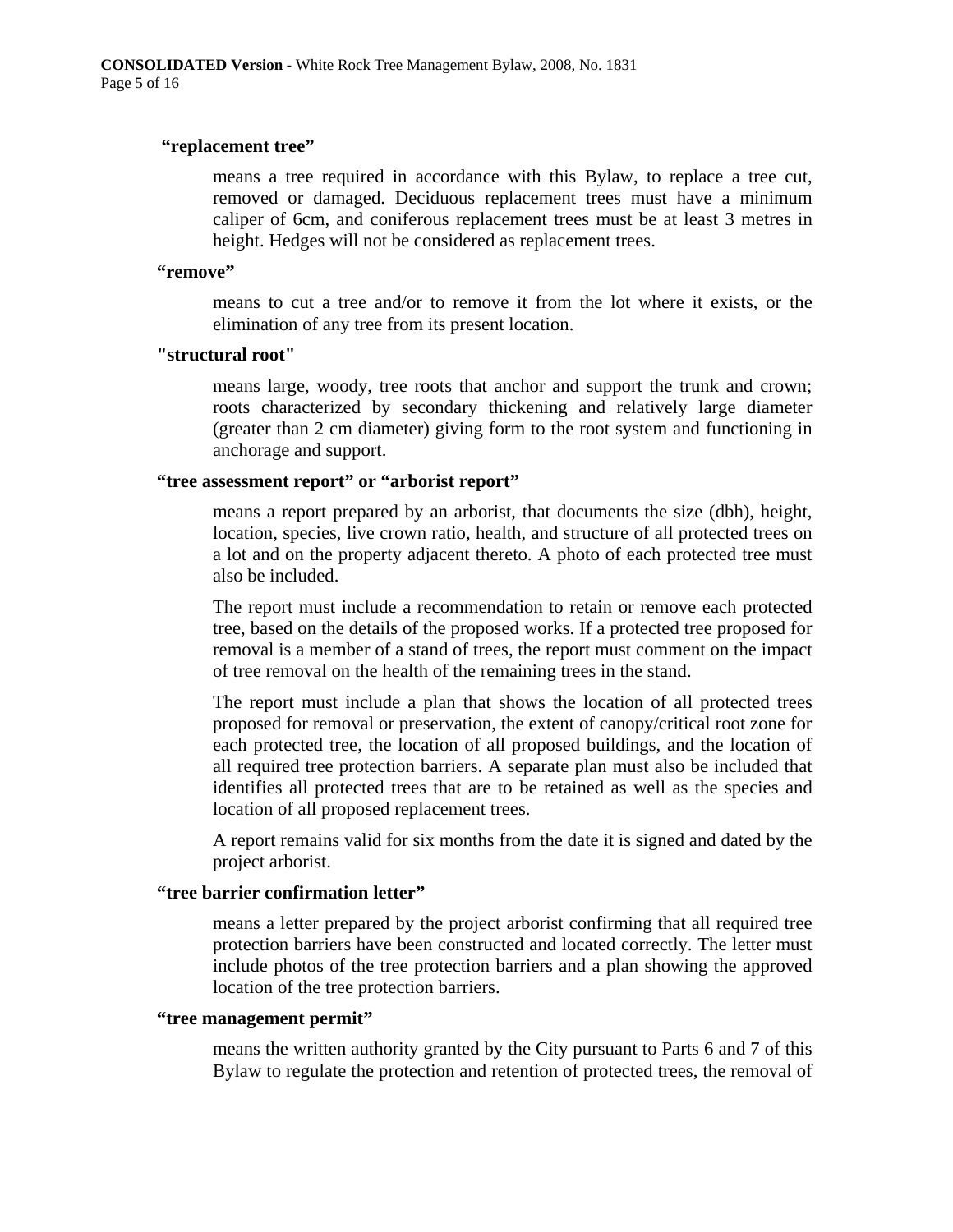protected trees, and/or the removal of structural roots within the critical root zone of protected trees.

#### **"tree protection barrier"**

means a barrier constructed around a tree in accordance with the most current requirements of the City to protect the tree from damage during site work or construction. Tree protection barriers shall be constructed in accordance to Schedule A, with the locations as recommended by the project arborist and approved by the City based on the critical root zones of protected trees.

### **"tree protection zone"**

means the area within a tree protection barrier.

# **"tree protection and replacement report"**

means a report prepared by the project arborist upon completion of all works on a site that confirms that all requirements related to tree protection outlined in the tree management permit and CSDP have been followed. The report must clearly state when the arborist was on site and identify the works that were supervised, and include comments on the health and long-term survivability of all retained protected trees. Photos of the work that was supervised must be included in the report.

The report must also identify the size and species of all replacement trees, and include a plan showing the location of all replacements trees. The project arborist must comment on the health of the replacement trees, and confirm that all replacement trees have been planted correctly and are expected to survive long-term. A photo of each replacement tree must also be included.

#### **"tree survey"**

means a survey plan prepared by a BC Land Surveyor that illustrates the tree number and location, size, and species of all protected on-site trees and off-site trees within 4 meters of the property lines. The tree survey shall also show the dripline of each tree, the existing base elevation of each tree, and the footprint of the existing and proposed buildings.

# **"topping"**

means an inappropriate pruning technique to remove the top portion of a tree's main leader(s), resulting in an overall reduction in the tree's height, size and potential health or life expectancy.

# **"Zoning Bylaw"**

means White Rock Zoning Bylaw No. 2000, as may be amended or replaced from time to time.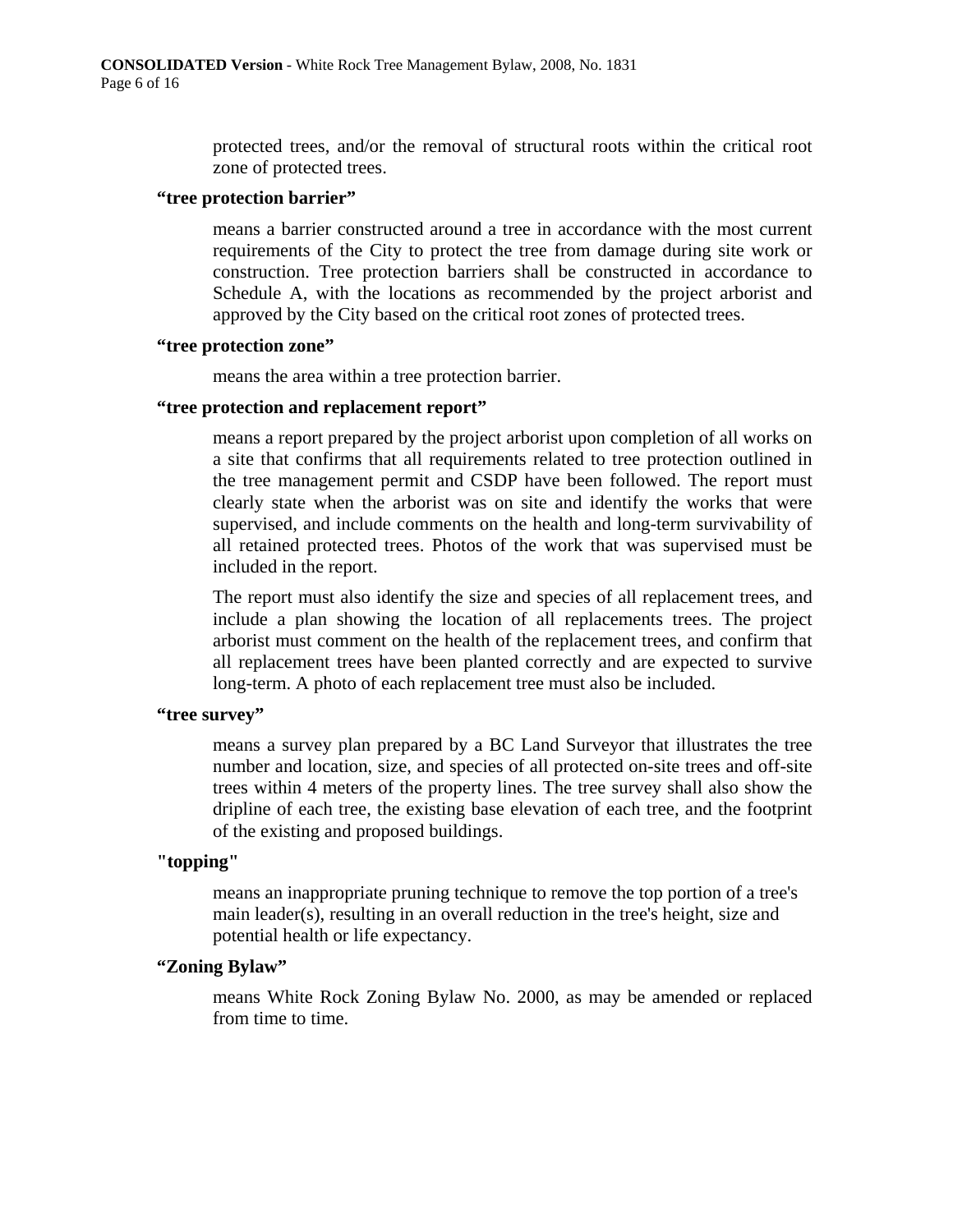# **Part 2 – Application and Exemptions**

- 1. This Bylaw applies to protected trees within the municipal boundaries of the City of White Rock.
- 2. This Bylaw does not apply to protected trees that are cut, removed or damaged, pursuant to the *Railway Safety Act*, R.S. 1985, c. 32 (4<sup>th</sup> Supp.), the *Hydro and Power Authority Act*, R.S.B.C. 1996, c. 212 or the *Pipeline Act*, R.S.B.C. 1996, c. 364.
- 3. This Bylaw does not apply to protected trees on City-owned properties that are cut or removed by the City or its authorized agents as part of the City's operations. Requests by residents for the trimming, pruning or removal of protected trees on City-owned properties require separate approval through the City's Department of Engineering and Municipal Operations.

# **Part 3 – Prohibitions**

- 1. No person shall cut, remove or damage any protected tree or cause, suffer or permit any such tree to be cut, removed or damaged, except where permitted by and in accordance with the terms of this Bylaw.
- 2. No person shall fail to comply with the terms and conditions of a tree management permit issued pursuant to this Bylaw.
- 3. An arborist that submits any report to the City as a requirement of this Bylaw, cannot also cut, remove or damage any tree that the arborist included in the report.
- 4. In the event that a protected tree is in imminent danger of falling due to natural causes, and it is not possible to obtain a tree cutting permit prior to the tree falling, the owner may cut the tree or have it cut, but shall report the cutting of the tree to the City within the next business day. The owner shall not remove the tree from the property until the City has visited the property and confirmed that the tree was in imminent danger of falling due to natural causes and injuring people or property. If the City determines that the tree was not in eminent danger, or was in eminent danger due to reasons other than natural causes, the City may consider the filing of an offense in accordance with Part 11 of this bylaw.

# **Part 4 – Delegation of Council Authority and Appeal to Council**

- 1. Council hereby delegates to the Director of Planning and Development Services the authority but not the duty to:
	- (a) administer the provisions of this Bylaw; and
	- (b) approve or deny an application for a Type 1, Type 2, and Type 3 tree management permit, if the application complies with the requirements for the applicable permit under Part 6.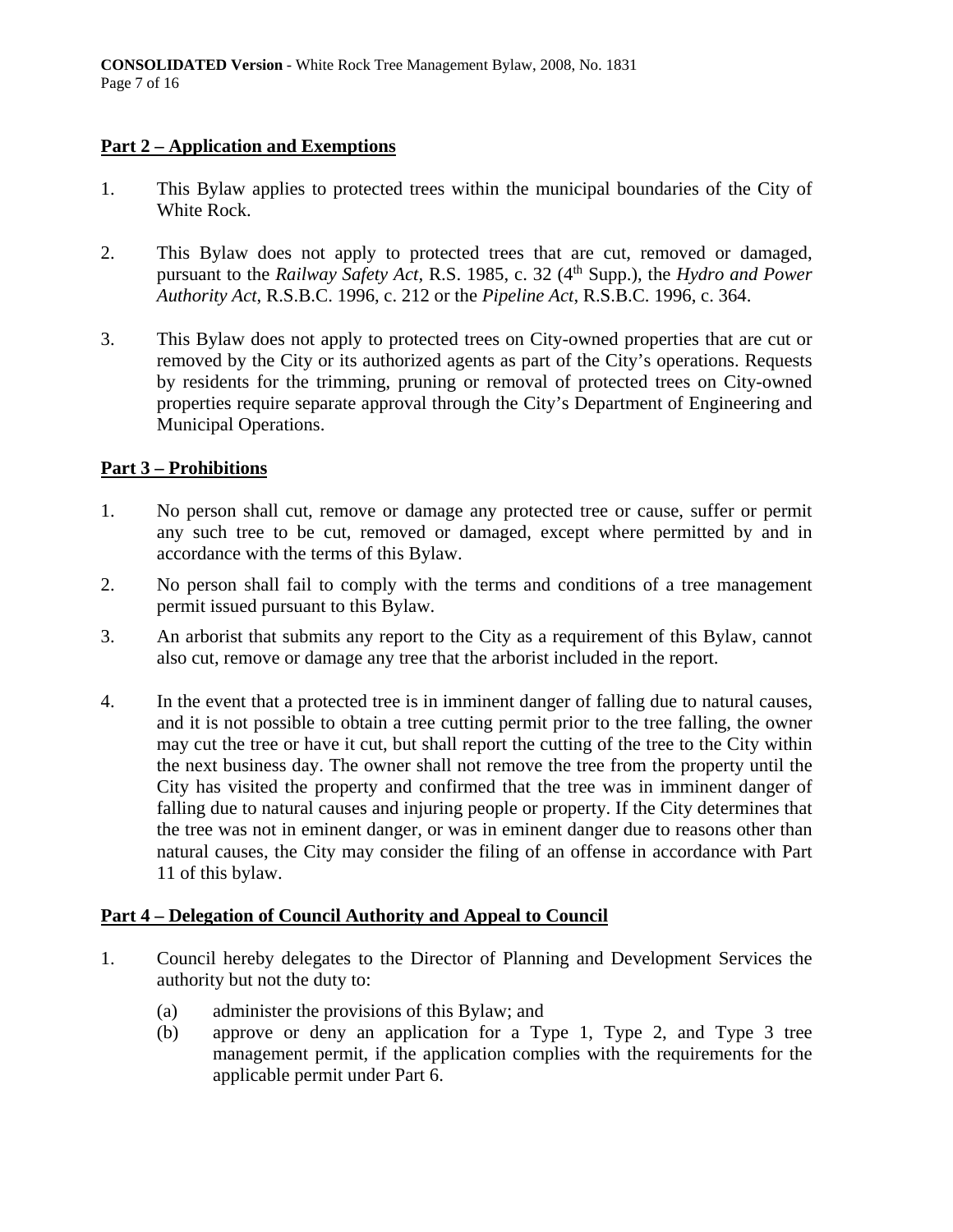- 2. Council hereby delegates to the Director, Planning and Development Services the authority to grant exemptions in respect of a provision of this Bylaw, in circumstances where:
	- (a) the presence of utility and/or City infrastructure, as well as sight-line areas for the safe operation of motor vehicles and safe passage of cyclists and pedestrians, impacts the ability to fully implement the provisions of this Bylaw;
	- (b) existing subject property configuration, slope and geotechnical characteristics, and constraints on the subject property by the configuration, slope and geotechnical characteristics of immediately adjacent properties, impacts the ability to fully implement the provisions of this Bylaw; or
	- (c) replacement trees having the size specified in this Bylaw are not reasonably available from area suppliers, subject to confirmation of this lack of availability, and smaller-sized trees are available for replacement purposes, to the satisfaction of the Director, Planning and Development Services.

# **Part 5 – Tree Management Permits**

- 3. A person applying for a Demolition Permit or a Building Permit or a person wishing to cut or remove a protected tree or cut and remove roots within the critical root zone of a protected tree, must apply to the Director of Planning and Development Services for a tree management permit. The tree management permit must be approved prior to the issuance of the Demolition or Building Permit. A tree management permit is not required if it is confirmed through a tree survey and a site visit by City staff that no protected trees or critical root zones of protected trees are present within the boundaries of the lot.
- 4. A notice shall be posted at the property line of the lot for which a tree management permit has been issued, in a location visible to the public and facing the street, prior to the commencement of any cutting or removal of a protected tree or roots and shall remain posted until the completion of all work related to the cutting or removal of protected trees or portion thereof on the lot. The notice shall include a copy of the tree management permit, identify by species and location the trees which are to be cut or removed and provide a contact number for the permit holder and the City.
- 5. A tree management permit is not required for the pruning of a protected tree provided that the pruning is conducted in accordance with the standards and recommendations of the International Society of Arboriculture. Pruning shall not include:
	- (c) the lift pruning of lower limbs to the extent that the live crown ratio is less than 50%,
	- (d) the removal of more than 25% of the crown in one season,
	- (e) topping
	- (f) the pruning or removal of a structural root within the critical root zone of a protected tree
- 6. The pruning and treatment of diseased trees shall be practiced where possible and practical as an alternative to the cutting or removal of a protected tree. A tree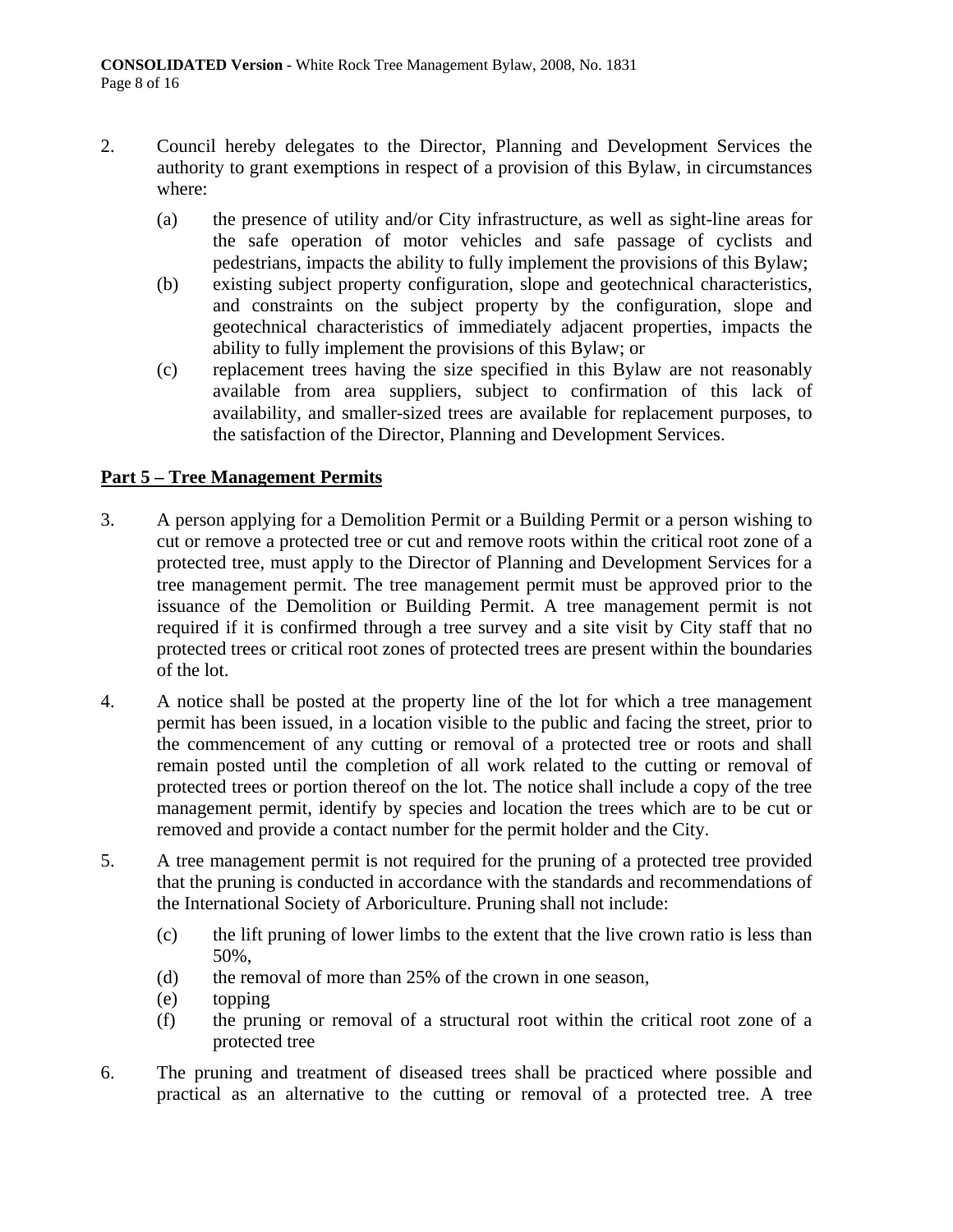management permit will be required for the re-topping of protected trees when a safety hazard is identified and confirmed in a report by an arborist.

7. The fee for a tree management permit shall be as set out in City of White Rock Planning Procedures Bylaw, and shall be paid upon application for the permit.

# **Part 6 – Types of Tree Management Permit Applications, Application Submission and Approval Requirements**

- 1. The owner of a lot where a protected tree is located shall apply for one of the following types of tree management permits to remove a protected tree or prune or remove structural roots within the critical root zone of a protected tree, and shall provide the documentation described as Application Submission Requirements at the time of application.
- 2. Type 1 Tree Management Permit to Remove a Dead or Hazardous Protected Tree
	- (a) Application Submission Requirements
		- (i) Complete application form
		- (ii) Title Search
		- (iii) Tree Assessment Report confirming the tree is a hazardous tree (not required if documentation/photos provided confirming that the tree is an imminent hazard to the public, as indicated in Part 3 of this Bylaw)
		- (iv) Letter from property owner with rationale for removal of protected tree
		- (v) If applicable, letter from adjacent property owner agreeing to proposed removal (for shared trees)
	- (b) Tree Management Permit Issuance Requirements
		- (i) No replacement tree requirements
- 3. Type 2 Tree Management Permit to Remove an Unwanted Protected Tree
	- (a) Application Submission Requirements
		- (i) Complete application form
		- (ii) Application fee
		- (iii) Title Search
		- (iv) Tree Assessment Report
		- (v) Letter from property owner with rationale for tree removal and commitment to plant and maintain replacement trees.
		- (vi) If applicable, letter from adjacent property owner agreeing to proposed removal (for shared trees)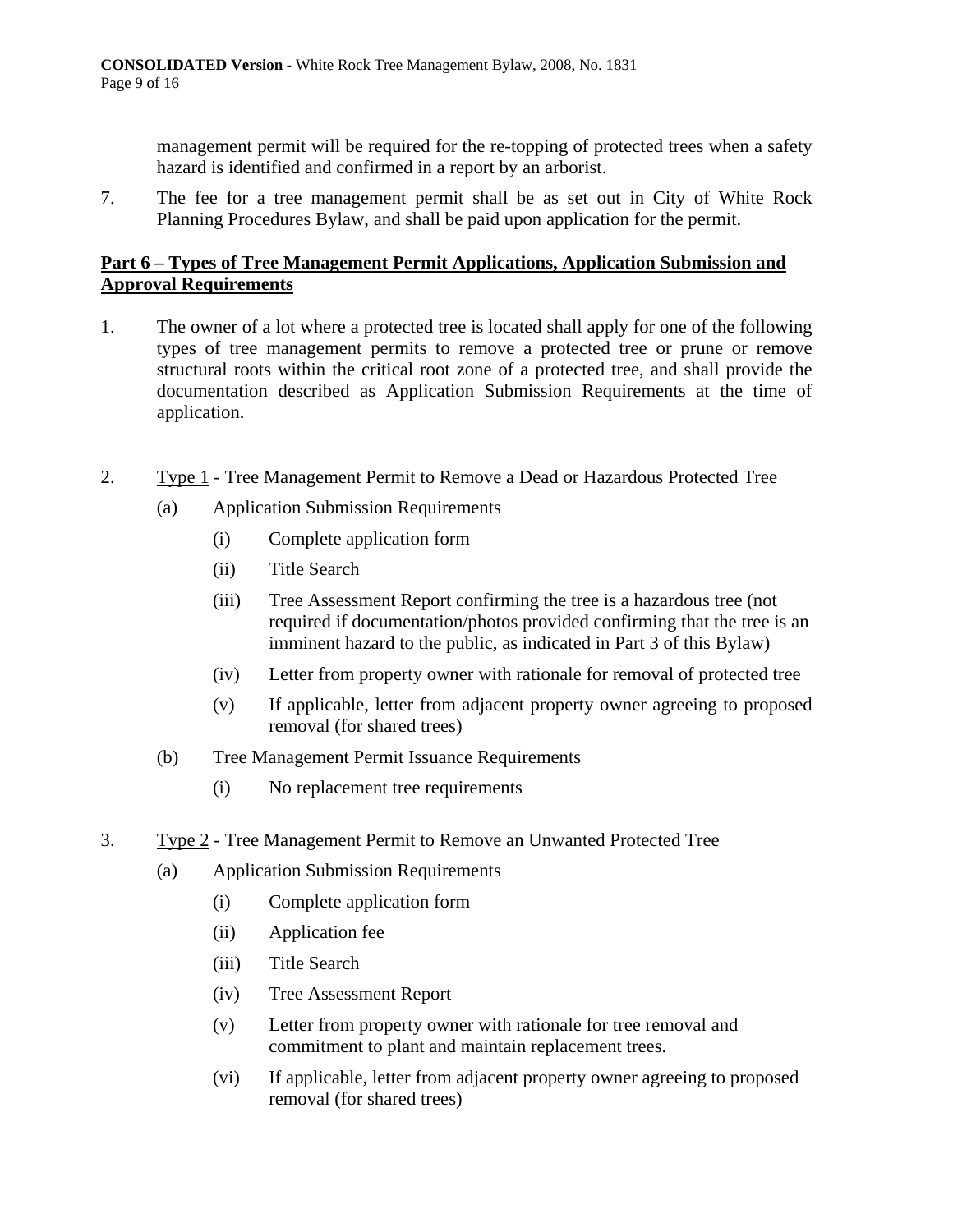- (vii) Photos and plan showing the tree proposed for removal
- (b) Tree Management Permit Issuance Requirements
	- (i) Tree replacement securities or cash-in-lieu
- 4. Type 3 Tree Management Permit for a property under application for a Demolition Permit or a Building Permit
	- (a) Application Submission Requirements
		- (i) Complete application form
		- (ii) Application fee
		- (iii) Title Search
		- (iv) Tree Assessment Report
		- (v) Tree Survey
	- (b) Tree Management Permit Issuance Requirements (if applicable)
		- (i) Tree protection and replacement securities or cash-in-lieu
		- (ii) Coordinated Site Development Plan (CSDP)
		- (iii) Tree Barrier Confirmation Letter
		- (iv) Letter from adjacent property owner(s) agreeing to proposed removals and acknowledging work around trees that are to be retained (for shared trees)
- 5. The City may revoke a tree management permit if the terms and conditions of the permit have been breached or the information supplied by the applicant in support of the permit is found by the City to have been inaccurate, incomplete or erroneous.

# **Part 7 – Permit Fees and Securities**

- 1. The application fee for a tree management permit shall be made in accordance with the City of White Rock Planning Procedures Bylaw.
- 2. Any amendment requested or required for a tree management permit that has been issued will require payment of a new application fee.
- 3. A security deposit payable by the owner of the subject lot will be required for:
	- (a) The provision and maintenance of replacement trees that will be planted after site development and construction is completed; and
	- (b) The maintenance of preserved protected trees.
- 4. The owner shall provide to the City the security deposit in cash or irrevocable letter of credit in a form satisfactory to the City in an amount determined under this bylaw and for the period and terms specified in this Bylaw.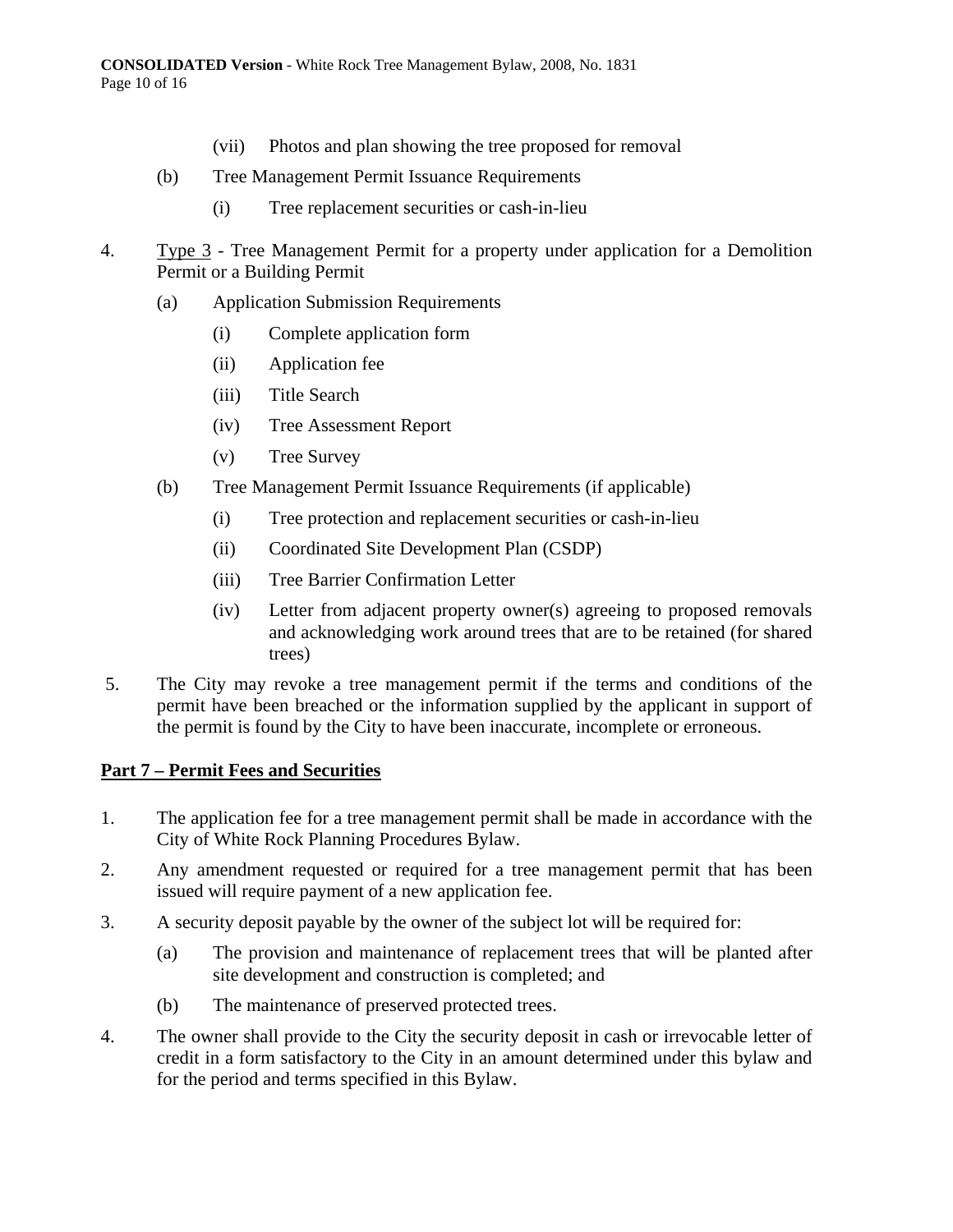- 5. Any irrevocable letter of credit required to be provided under this Bylaw shall be a clean, unconditional and irrevocable letter of credit drawn from a Canadian financial institution acceptable to the City. If, for any reason, the irrevocable letter of credit may cease to be effective security or become unenforceable so as to remove or reduce its purpose as full security for the due and proper performance of the requirements of this Bylaw, the owner shall replace it with a further letter of credit acceptable to the City within 21 days prior to the expiry of the letter of credit then held by the City. If the owner fails to do so, the City will draw down on the current letter of credit without notice or restriction and hold the monies in lieu thereof as security.
- 6. If at any time an owner fails to comply with the provisions of this Bylaw relating to requirements for retention of existing trees or replacement trees and their maintenance, the City may by its employees or others under its direction enter upon the lands that are the subject of the requirements, at all reasonable times and after notification to the owner, to plant replacement trees or maintain protected trees and for such purposes may draw upon the security provided and expend the funds to cover all costs and expenses of doing so.
- 7. Where conditions on a lot will make it impractical to plant replacement trees an applicant may make a proposal for cash-in-lieu of the planting of replacement trees. The City will use the cash-in-lieu funds to plant trees elsewhere in the City on Cityowned properties. If replacement trees are not planted within one year of the issuance of a Type 2 tree management permit, or within three years of the issuance of a Type 3 tree management permit, the applicant will forfeit the tree protection securities to the City to be used to plant and maintain trees on City-owned properties.
- 8. The amount of the security for the provision and maintenance of replacement trees, or proposed cash-in-lieu of planting replacement trees, shall be \$1,500 per replacement tree.
- 9. The number and size of the replacement trees is dependent upon the size of the protected tree removed. Replacement trees shall be required according to the following:
	- (a) Less than 50 cm DBH protected tree removed Two replacement trees
	- (b) 51 cm to 65 cm DBH protected tree removed Three replacement trees
	- (c) 66 cm to 75 cm DBH protected tree Four replacement trees
	- (d) 76 cm to 85 cm DBH protected tree Five replacement trees
	- (e) Greater than 85 cm DBH protected tree Six replacement trees
- 10. Notwithstanding Part 7, Item 9 above, two replacement trees shall be required for the removal of a *lower value tree* regardless of size (dbh).
- 11. The amount of security for the protection and maintenance of protected trees proposed to be retained shall be:
	- (a) \$2,500 per retained protected tree with a DBH of less than 50cm;
	- (b) \$4,500 per retained protected tree with a trunk DBH of 51-65cm; or,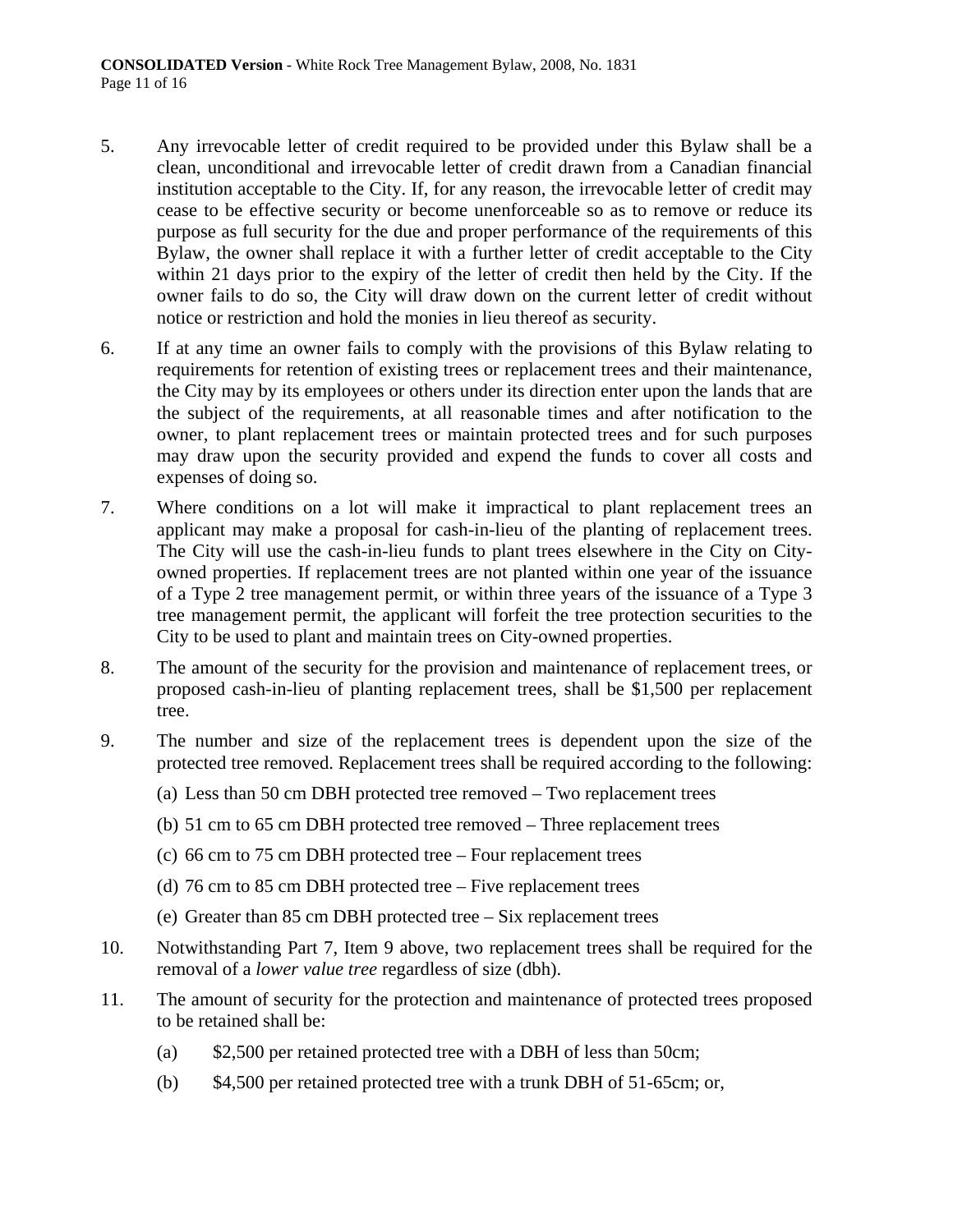- (c) \$10,000 per retained protected tree with a trunk DBH greater than 65 cm.
- 12. Notwithstanding Part 7, Item 11 above, the amount of security required for a *lower value tree* of any size (dbh) shall be \$2,500.
- 13. The total amount of security deposited under Part 7, Items 8, 9, 10, 11, and 12 above will be held by the City for a period of one year after submission of an acceptable tree protection and replacement report and final building approval (if applicable), to ensure that the protected trees are properly protected and maintained in accordance with this Bylaw and the tree management permit.
- 14. Securities for tree replacement may be retained by the City if the applicant does not plant a sufficient number of replacement trees, or if the replacement trees that have been planted do not meet the minimum size requirements, are planted incorrectly, have not been maintained properly, are in poor health, or have been planted in inappropriate locations. It will be a condition of release of any security provided in accordance with this Bylaw that the City will be satisfied that the owner/applicant has complied with the tree replacement and maintenance requirements of this Bylaw and the tree management permit.
- 15. Securities for tree protection may be retained by the City if the applicant damages or removes a protected tree contrary to the terms and conditions of their tree management permit, or if the applicant fails to provide required information from the project arborist confirming that all terms and conditions of the tree management permit and CSDP were met. It will be a condition of release of any security provided in accordance with this Bylaw that the City will be satisfied that the owner/applicant has complied with the tree protection requirements of this Bylaw and the tree management permit.

# **Part 8 – Replacement Trees**

- 1. The required number of replacement trees may be reduced by 50 percent, provided that the DBH or height of replacement trees to be planted is increased by 75 percent or more, if so recommended by the Project Arborist and approved by the City.
- 2. Replacement tree species are to be proposed by the Project Arborist. The City encourages replacement trees that are of a species that will not grow to screen or block viewscapes of neighbouring properties.
- 3. A minimum of one replacement tree must be planted on each lot that is the location of a protected tree subject to an application.
- 4. Replacement Trees must meet the plant condition and structure requirements set out in the latest edition of the "Canadian Landscape Standard" published jointly by the Canadian Society of Landscape Architects and the Canadian Landscape Association to be considered acceptable by the City.
- 5. Replacement Trees must be planted and maintained in accordance with the requirements set out in the latest edition of the "Canadian Landscape Standard" published jointly by the Canadian Society of Landscape Architects and the Canadian Landscape Association.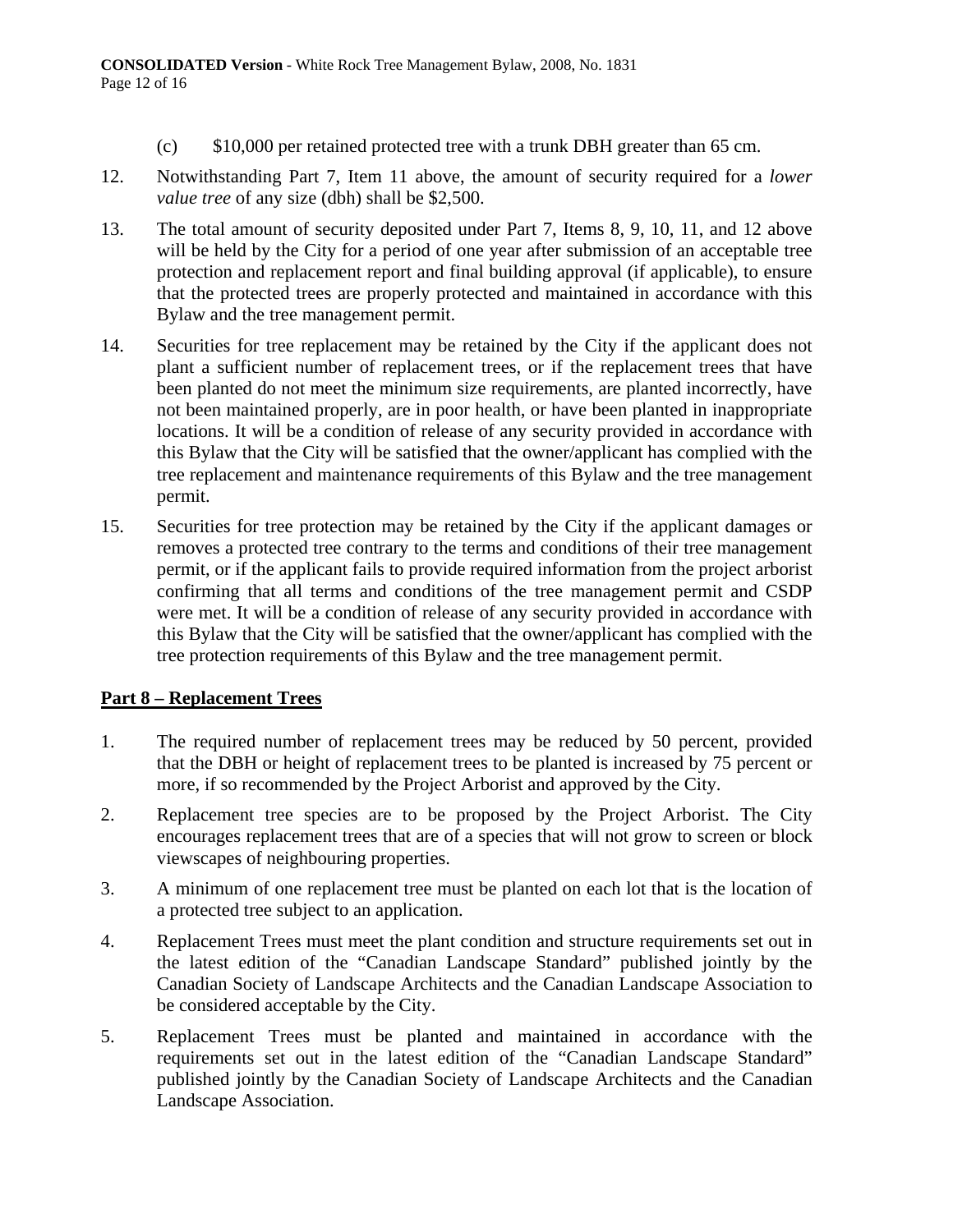# **Part 9 – Tree Protection**

- 1. All protected trees to be retained shall have a designated tree protection zone, based on the critical root zone, protected with tree protection barriers during demolition and building. The size of the tree protection zone will only be reduced where the full critical root zone cannot be protected and the reduced tree protection zone will still allow the tree to be retained. The final location of the tree protection barriers must be proposed by the project arborist and approved by the City in the tree management permit.
- 2. No demolition permit, building permit or tree management permit shall be issued for work on the lot where the protected tree is located until a tree protection barrier has been installed and confirmed by an approved tree barrier confirmation letter from the Project Arborist.
- 3. Tree protection barriers must remain in place throughout demolition and building, unless otherwise approved in the tree management permit and CSDP. Tree protection barriers are only removed and relocated under the supervision of the project arborist.
- 4. The Project Arborist is to submit reports to the City upon completion of the demolition and building stages, confirming when they were on site and whether conditions of the tree management permit and CSDP were followed. Reports from the project arborist may be required more frequently, as outlined in the tree management permit.
- 5. Site disturbance within a tree protection zone is prohibited including, unless specifically permitted in the tree management permit and CSDP and supervised by the project arborist. Prohibited site disturbance includes but is not limited to, site grading, excavation, deposition or storage of soil or any other material, disposal of any toxic material, access by any vehicle or heavy equipment, use of the area as an amenity space during construction, or use of tree trunks as a winch support, anchorage, or temporary power.

# **Part 10 - Inspection and Assessment**

- 1. The City is authorized to enter, at all reasonable times and after notification to the owner, any lot that is subject to the Bylaw to ascertain whether the regulations, prohibitions and requirements of this Bylaw or any tree management permit are being met or to assess or inspect any tree or tree remains on the lot.
- 2. Where a protected tree has been cut or damaged on a lot in violation of this Bylaw, without a tree management permit, or in excess of any permission or in violation of any terms and conditions of a tree management permit, the trunks, limbs, roots and remains of the cut or damaged tree shall not be removed from the lot until an investigation and assessment by the City is completed and the removal is expressly authorized by the City.
- 3. Upon completion of all works and once all replacement trees required under a tree management permit have been planted, the owner shall submit a tree protection and replacement report from the project arborist.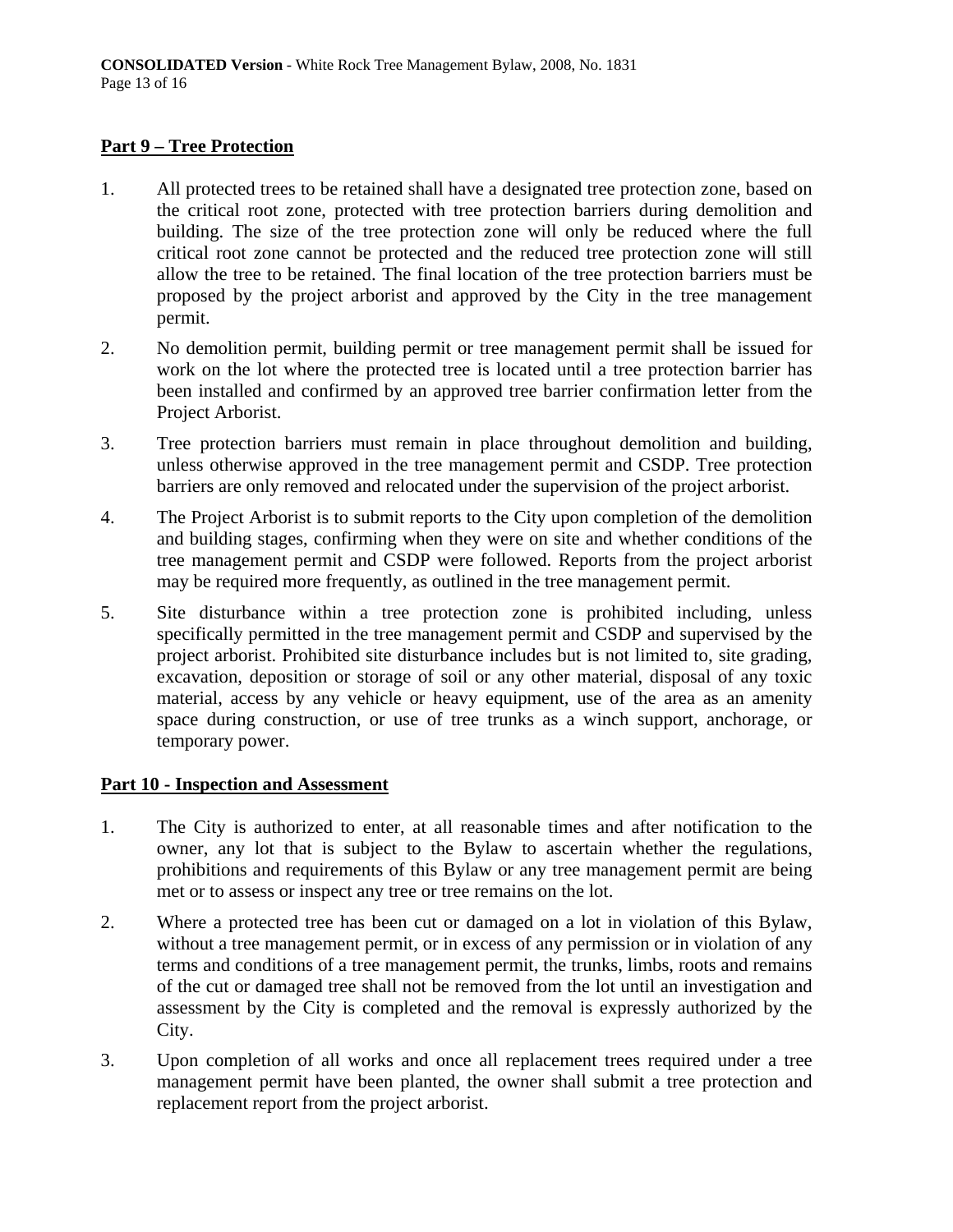# **Part 11 – Offences**

- 1. Offences against this Bylaw are subject to fines in accordance with the Ticketing for Bylaw Offences Bylaw. Offences include but are not limited to:
	- (a) cuts, removes or damages a protected tree contrary to this Bylaw or contrary to the terms and conditions of a tree management permit;
	- (b) violates any of the provisions of this Bylaw or a tree management permit;
	- (c) suffers or permits any act or thing to be done in contravention or violation of any provision of this Bylaw or a tree management permit; or
	- (d) omits to do or refrains from doing anything required to be done by any of the provisions of this Bylaw or a tree management permit.
- 2. For the purposes of this Bylaw, each tree cut, removed or damaged in violation of this Bylaw and each day that a violation of this Bylaw is caused or permitted to continue shall constitute a separate offence.

# **Part 12 – Penalties**

- 1. In the event that a person who commits an offense against this Bylaw fails to pay the fine before the  $31<sup>st</sup>$  day of December in the year following the year that the fine was effected by the City, the costs shall be added to and form part of the taxes payable on the lot as taxes in arrears.
- 2. Prosecution of a person pursuant to Part 11 of this Bylaw does not exempt the person from the provisions of Part 12 of this Bylaw.

# **Part 13 – Schedules**

1. Schedule "A" forms part of this Bylaw.

# **Part 14 – General Provisions**

- 1. "*White Rock Tree Management Bylaw No. 1567*", consolidated with amendments is hereby repealed.
- 2. This Bylaw shall come into force on the date of final adoption hereof.

| RECEIVED FIRST READING on the           | $26th$ day of | April, 2010 |  |
|-----------------------------------------|---------------|-------------|--|
| RECEIVED SECOND READING on the          | $26th$ day of | April, 2010 |  |
| RECEIVED THIRD READING on the           | $26th$ day of | April, 2010 |  |
| RECONSIDERED AND FINALLY ADOPTED on the | $3rd$ day of  | May, 2010   |  |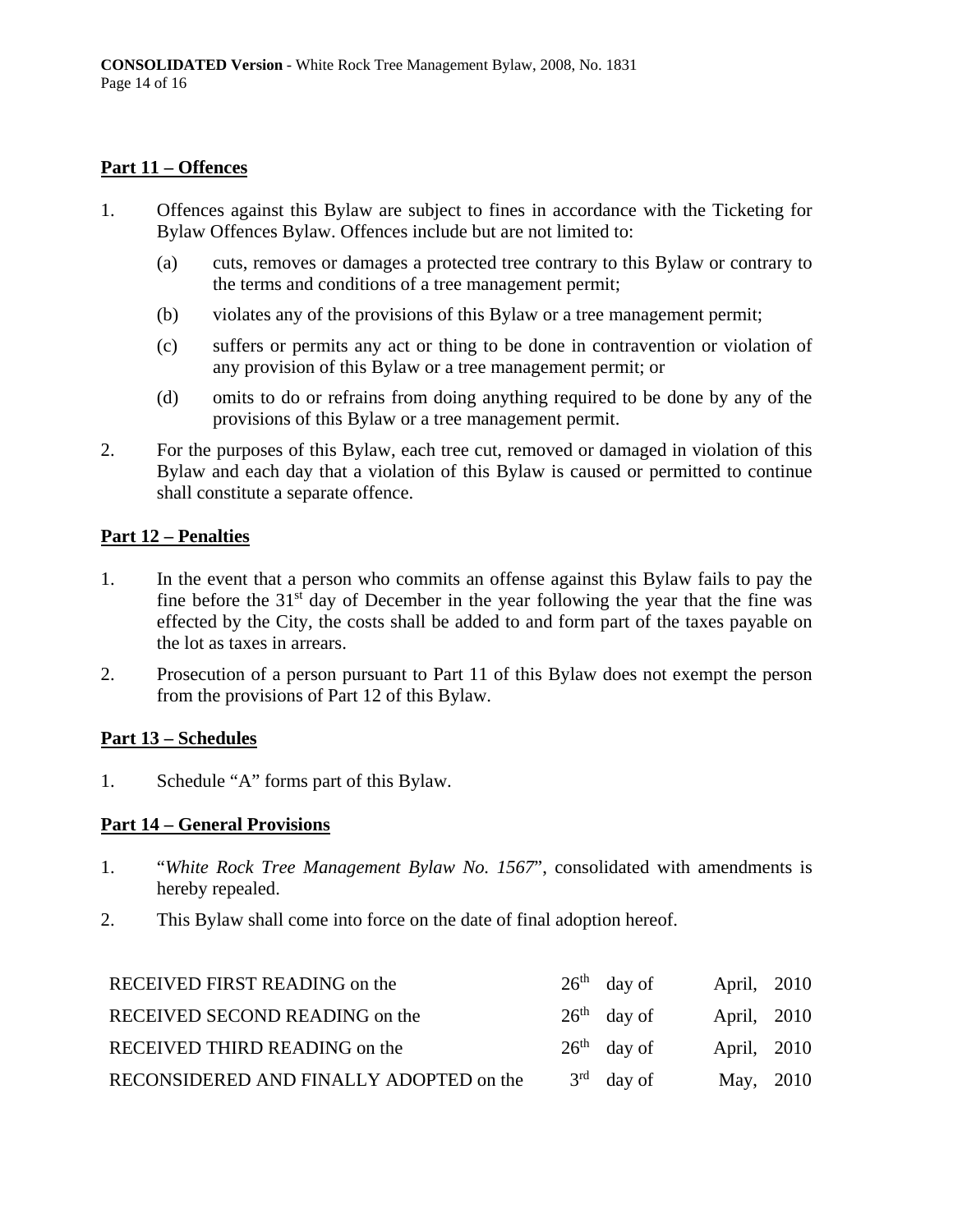Catherine V. Ferguson

MAYOR

 $\frac{1}{2}$ 

CITY CLERK